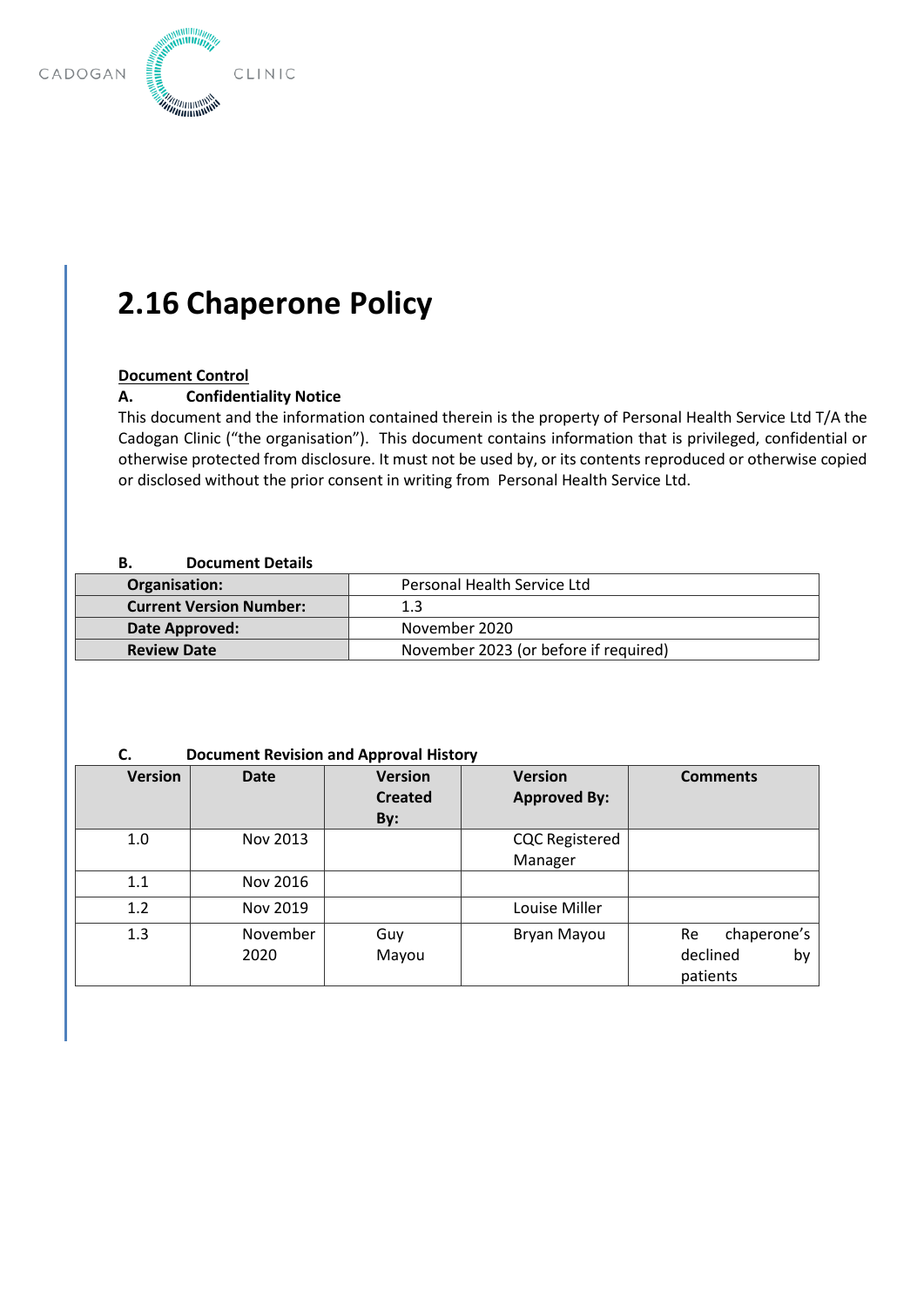#### I**NTRODUCTION**

Patients can find some consultations, examinations, investigations or procedures distressing and may prefer to have a chaperone present in order to support them. It is good practice to offer all patients a chaperone for any consultation, examination or procedure, or where the patient feels one is required.

Examples of consultations or procedures which **may** make the patient feel particularly vulnerable include the need to undress, the use of dimmed light or intimate examinations involving the breasts, genitalia or rectum.

All patients have the right, if they wish, to have a chaperone present during an examination, procedure or treatment. Staff should be sensitive to differing expectations with regard to race, culture, ethnicity, age, gender and sexual orientation, and whenever possible, the chaperone should be of the same gender as the patient.

# **1. PURPOSE**

To produce a coordinated approach to the use of chaperones during consultations, examinations and procedures carried out within the Clinic.

# **2. SCOPE**

This policy applies to all employees including bank and agency staff working on behalf of the clinic and involved in the direct care of patients, and any others who may be asked to chaperone patients.

It sets out guidance on the use of chaperones within the Clinic and is based on recommendations from the General Medical Council, Royal College of Nursing, NHS Guidance and the findings of the Ayling Inquiry (2004) and recommendations of the Verita Report (2015).

# **3. DEFINITIONS**

**Chaperone:** There is no common definition of a 'chaperone' and the role varies according to the needs of the patient, the healthcare professional and the examination or procedure being carried out. It is acceptable for a friend, relative or carer to be present during a procedure if that is the wish of the patient: this should be documented. For this policy the following definitions are used:

**A formal chaperone:** A healthcare professional, with appropriate chaperone training:

• Medical and registered staff and healthcare support workers, who have undertaken the clinic orientation training.

A relative or friend of the patient is not usually an impartial observer and would not be a suitable formal chaperone, but you should comply with any request to have such a person present, as well as a chaperone.

**An informal chaperone:** Family member, friend, legal guardian, non-clinical staff member, medical or junior healthcare assistant.

## **It is mandatory within the clinic that a formal chaperone is present for all intimate examinations and the treating practitioner must insist on this**

**Intimate examinations:** these include examinations of breasts, genitalia and rectum. Cultural and diversity influences may affect what is deemed 'intimate' to a patient.

(For a checklist of measures to undertake prior to examination, please see *Appendix 1*)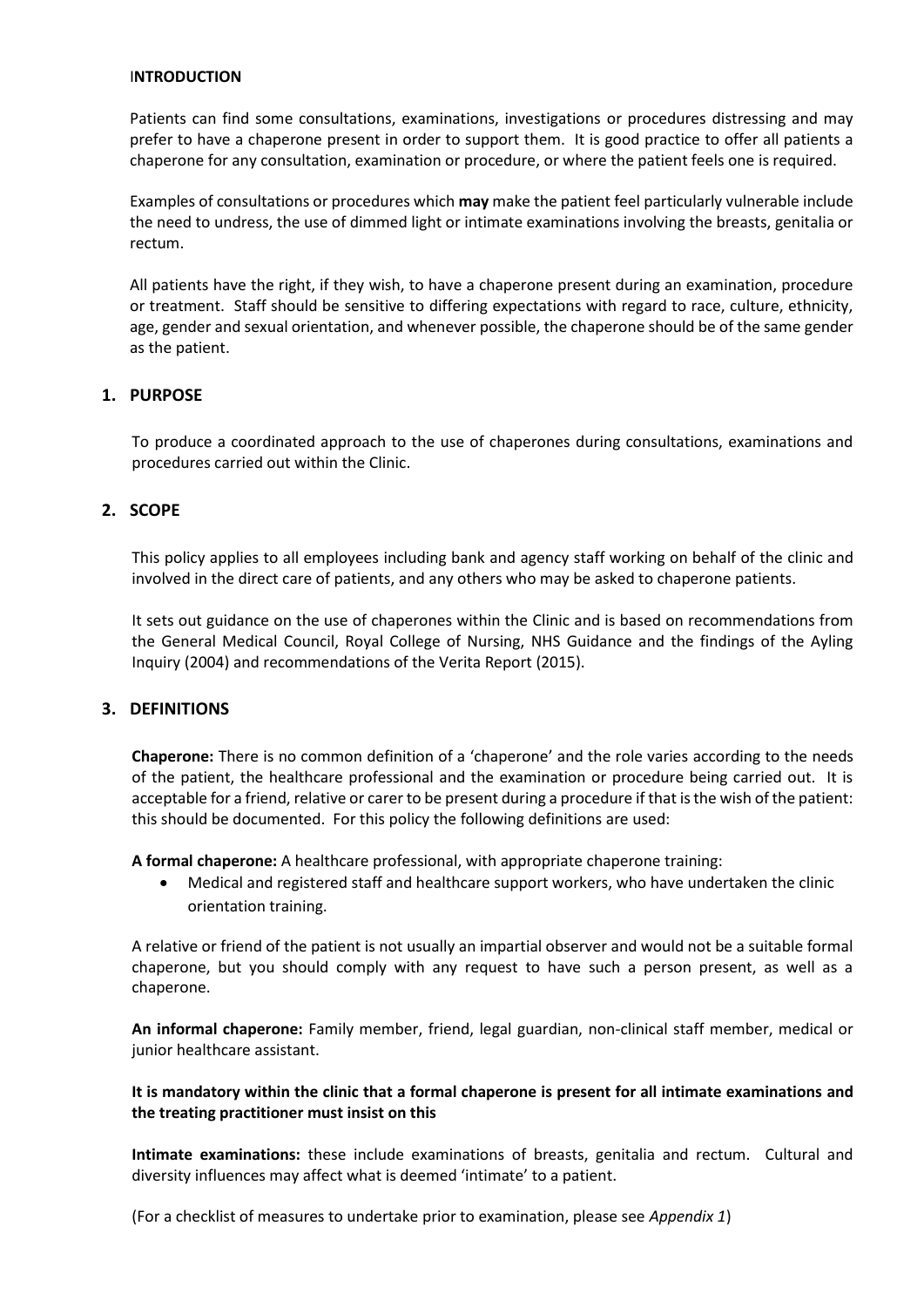# **4. DUTIES AND RESPONSIBILITIES**

#### **All Healthcare Professionals**

All healthcare professionals should be aware of, and comply with, the chaperone policy. Staff are also responsible for reporting any incidents or complaints relating to the use of chaperones.

#### **Managers**

Managers are responsible for the implementation of the chaperoning policy.

#### **The role of the Chaperone**

The role of the chaperone may vary according to the clinical situation and can include:

- Providing the patient with physical and emotional support and reassurance
- Ensuring the environment supports privacy and dignity
- Providing practical assistance with the examination
- Safeguarding patients from humiliation, pain distress or abuse
- Providing protection to healthcare professionals against unfounded allegations of improper behaviour
- Identifying unusual or unacceptable behaviour on the part of the healthcare professional
- Providing protection for the healthcare professional from potentially abusive patients

#### **Chaperones should**:

- Be sensitive and respectful of the patient's dignity and confidentiality
- Be familiar with the procedures involved in routine intimate examinations
- Be prepared to ask the examiner to abandon the procedure if the patient expresses a wish for the examination to end
- Ensure their presence at the examination is documented by the examining professional in the patient's notes or electronic record
- Be prepared to raise concerns if misconduct occurs and immediately report any concerns to a senior colleague.

# **5. PROCESS**

#### **6.1. Good practice**

It is good practice to offer all patients a chaperone for any consultation, examination or procedure where a patient feels one is required.

If a patient prefers to undergo an examination/procedure without the presence of a chaperone this should be respected and their decision documented in their clinical record, **unless the examination is an intimate examination or procedure, when a chaperone is mandatory.**

An intimate examination is defined as an examination of the breast, genitalia or rectum and applies to both female and male patients. (An exception to this may be made for the examination of male breast tissue, decided on a case-by-case basis).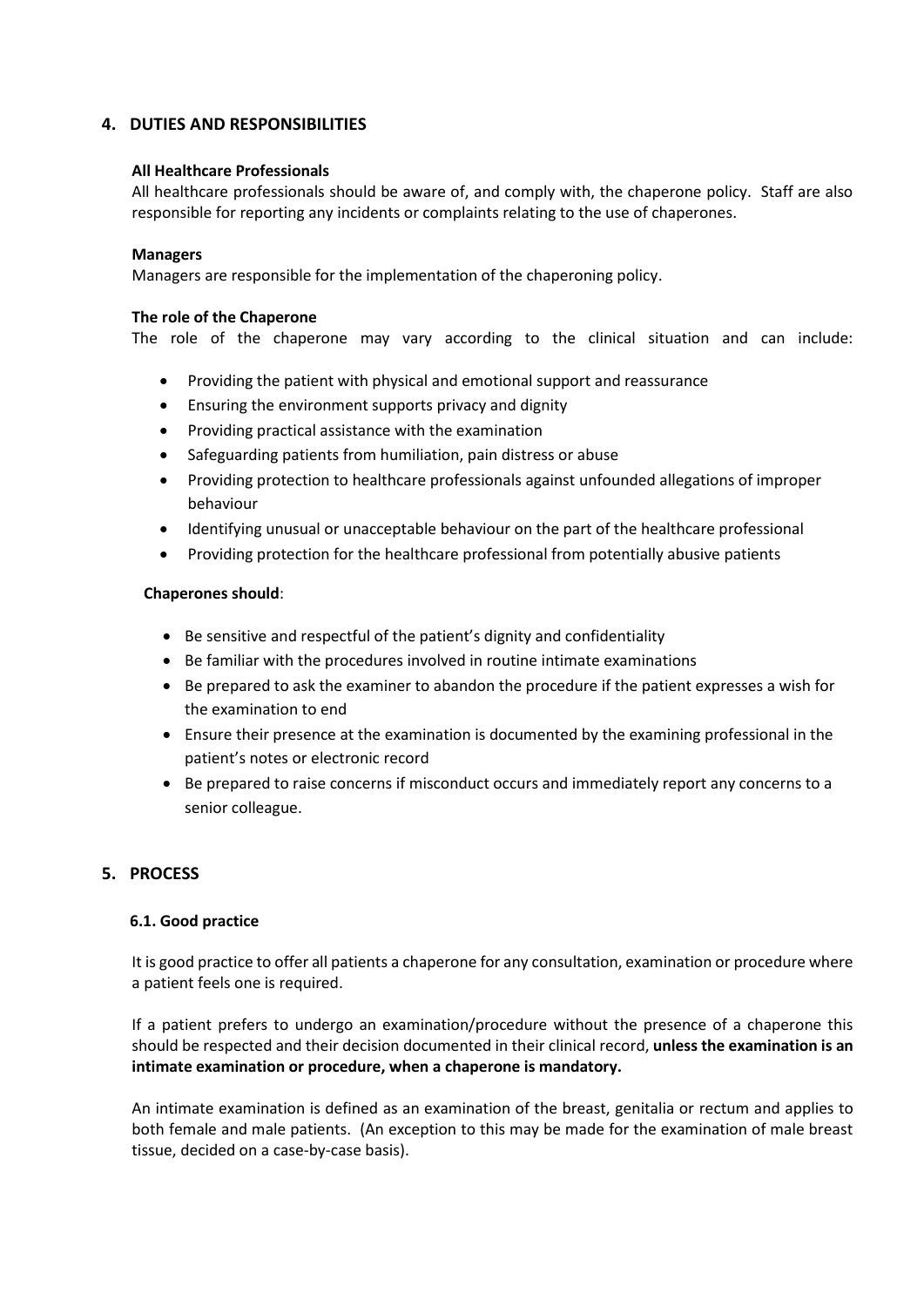In order for patients to exercise their right to request the presence of a chaperone, a full explanation of the examination, procedure or treatment to be carried out should be given to the patient. This should be followed by a check to ensure that the patient has understood the information and gives consent.

To protect the patient from vulnerability and embarrassment, consideration should be given to the chaperone being of the same sex as the patient wherever possible.

Facilities should be available for patients to undress in a private, undisturbed area. There should be no undue delay prior to examination once the patient has removed any clothing.

Examinations should take place in a closed room or well screened bay that cannot be entered without consent while the examination is in progress. During the examination the examiner should:

- Be courteous at all times
- Offer reassurance
- Keep all discussion relevant to the examination and avoid personal comments
- Remain alert to any verbal and non-verbal signs of distress from the patient
- Respect any requests for the examination to be discontinued
- Document the name and presence of the chaperone in the patient's notes or electronic record.

#### **6.2. Documentation**

The name and role of the chaperone present, and whether 'formal' or 'informal' must be documented in the patient's notes or electronic record. If the patient is offered a chaperone and declines the offer, this must also be documented.

#### **6.3. Where a chaperone is declined by the patient**

If the patient has declined a chaperone for an intimate examination, the practitioner must explain clearly to the patient why a chaperone is necessary. In this case, the patient may wish to consider requesting referral to an alternative care provider. The examination should not proceed without a chaperone. Exceptions to this are specified in this policy.

Any discussion about chaperones and the outcome should be recorded in the patient's notes or electronic record. That the offer of a chaperone was made and declined should always be recorded.

#### **6.4. Where a suitable chaperone is not available**

Every effort should be made to provide a chaperone. If either the practitioner or the patient does not want the examination to go ahead without a chaperone present, or if either is uncomfortable with the choice of chaperone, the examination may be delayed to a later date when a suitable chaperone will be available, as long as the delay would not adversely affect the patient's health

#### **6.5. Patients with individual needs**

Patients with communications needs or learning disabilities must have formal chaperone support from healthcare professionals.

Family or friends who understand their communication needs and are able to minimise any distress caused by the procedure could also be invited to be present throughout any examination.

Staff must be aware of the implications of the Mental Capacity Act (2005) and cognitive impairment. If a patient's capacity to understand the implications of consent to a procedure, with or without the presence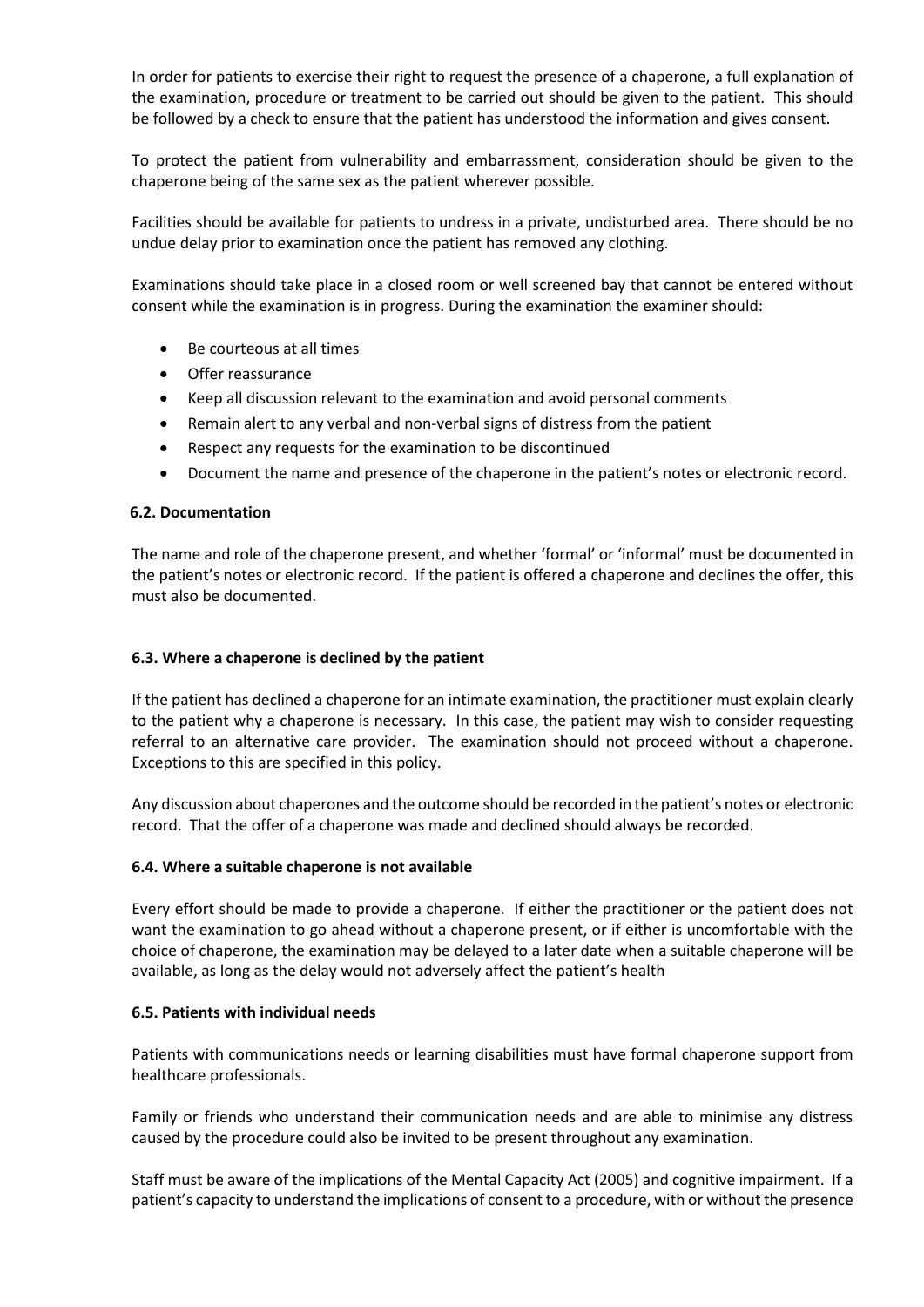of a chaperone, is in doubt, the procedure to assess mental capacity must be undertaken. This should be fully documented in the patient's notes or electronic record, along with a rationale for the decision.

### **6.6. Issues specific to children and young people under the age of 18 years**

It is mandatory for **all** children and young people under the legal age of consent (16 years) to be seen in the presence of another adult.

This may be a parent, acting as an informal chaperone. A parent **or** informal **or** formal chaperone must be present for any physical examination; the child should not be examined unaccompanied. Any intimate examination **must** be carried out in the presence of a formal chaperone.

Parents or guardians must receive an appropriate explanation of the procedure in order to obtain their informed consent to examination.

A parent or carer or someone already known and Cliniced by the child may also be present for reassurance.

For young adults, who are deemed to have mental capacity, the guidance that relates to adults is applicable.

## **6.7. Cultural and religious issues**

The cultural values and religious beliefs of patients can make intimate examinations and procedures difficult and stressful for themselves and healthcare professionals. Clinicians must be sensitive to the needs of patients and their specific requirements understood (through the use of interpreters if appropriate) and whenever possible complied with.

#### **6.8. Anaesthetised patients**

Prior to intimate examination on an anaesthetised patient, the patient should be appropriately consulted and written, signed consent obtained in advance.

#### **6.9. Intimate personal care**

'Intimate personal care' is defined as the care associated with bodily functions and personal hygiene, which require direct or indirect contact with, or exposure of, the sexual parts of the body. It is recognised that much medical and nursing day-to-day care is delivered without a chaperone as part of the unique and trusting relationship between patients and practitioners.

However, staff must consider the need for a chaperone on a case-by-case basis, mindful of the special circumstances outline in this policy, and patients should always be offered the opportunity to have a chaperone if they wish. Staff must be aware that patients of diverse cultures may interpret other parts of the body as intimate.

It is not necessary to request a chaperone for assisting infants and young children with care, such as nappy changing.

#### **6.10. Other circumstances**

A formal chaperone must be used when examining or treating patients:

• who are unconscious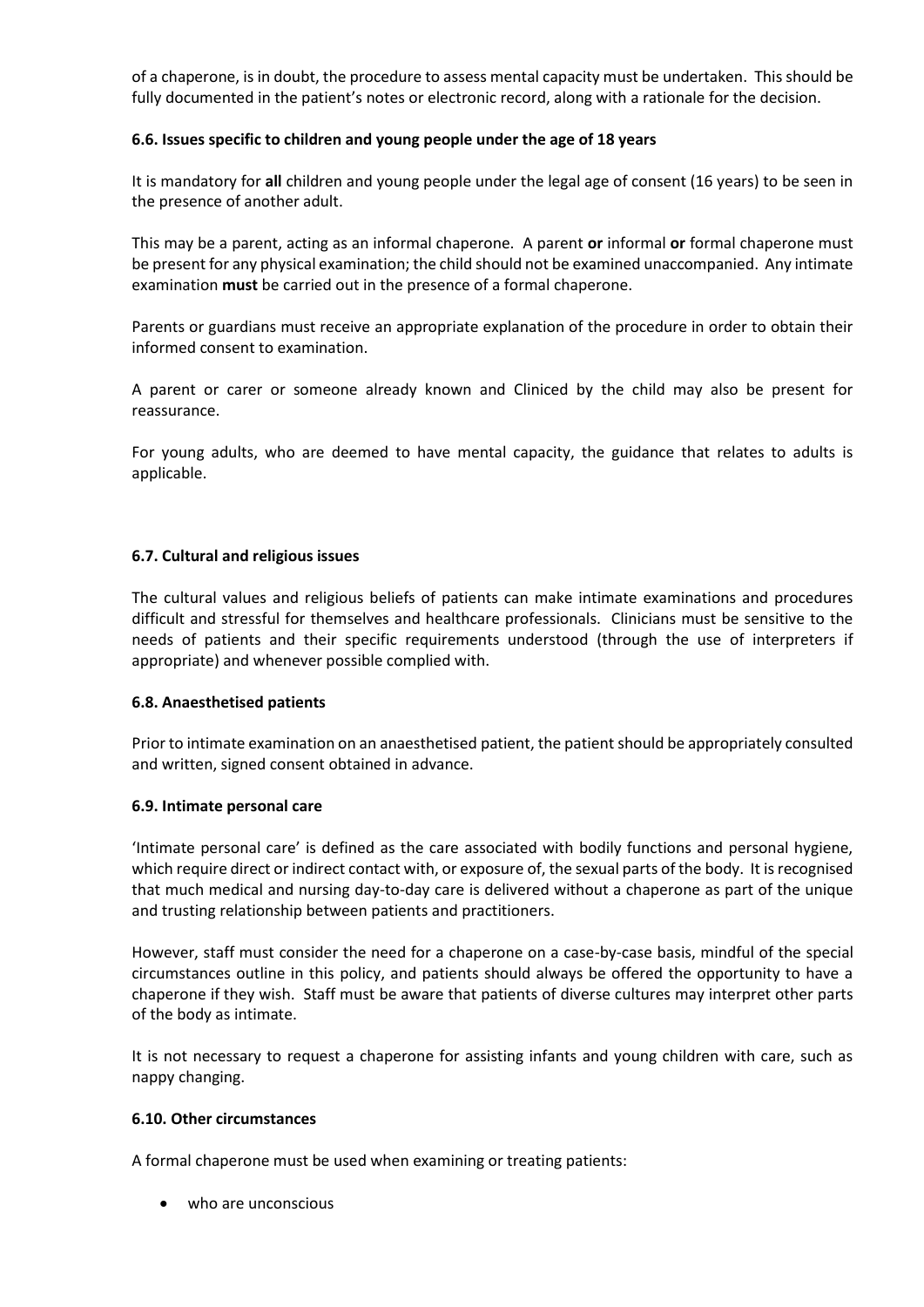- for whom English is not their first language, causing communication difficulties
- Who are vulnerable for other reasons not specified in this policy?

## **6. TRAINING REQUIREMENTS**

All staff members who act as formal chaperones must have sufficient understanding of the requirements of the role and requisite skills to act as a chaperone. It is the line manager's responsibility to provide local training via guidance and shadowing opportunities to ensure that staff acting as a chaperone is fully aware of their responsibilities as outlined in this document.

## **7. PATIENT AWARENESS**

Patient should be aware of their right to request a chaperone both in Clinic and in communications before they arrive for their appointment

#### **8. REFERENCES.**

GMC (2013), Intimate Examinations and Chaperones; http://www.gmcuk. org/guidance/ethical guidance/21168.asp

NMC: The code. Professional standards of practice and behaviour for nurses and midwives. (2015). <https://www.nmc.org.uk/standards/code/>

*Independent investigation into governance arrangements in the paediatric Haematology and oncology service at Cambridge University Hospital NHS foundation Clinic following Myles Bradbury case.* A report for Cambridge University Hospital Foundation Clinic October (2015)

#### **9. EQUALITY IMPACT STATEMENT**

The Clinic is committed to ensuring that, as far as is reasonably practicable, the way we provide services and the way we treat our staff reflects their individual needs and does not discriminate against individuals or groups on any grounds.